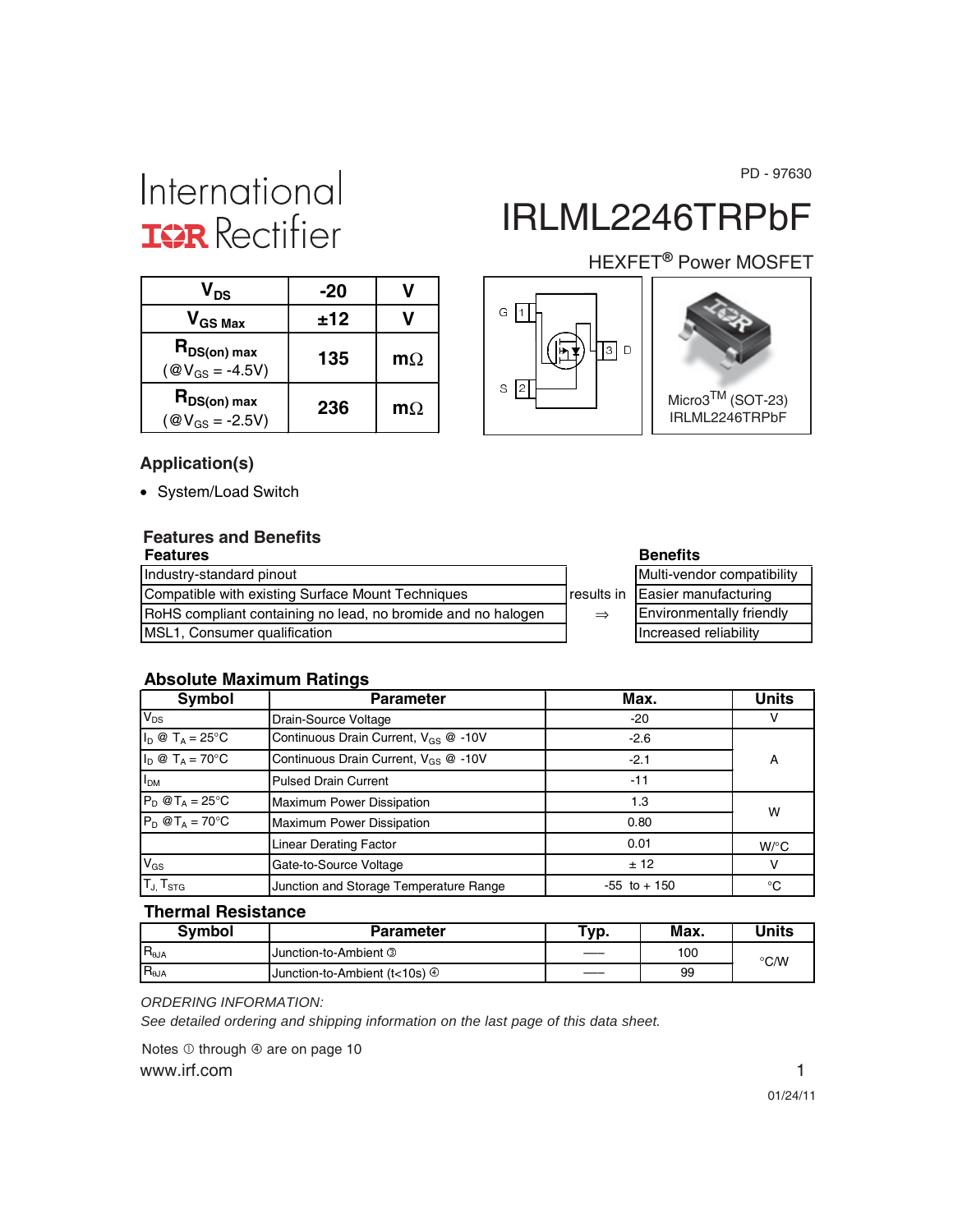| Symbol                    | <b>Parameter</b>                                                              | Min.   | Typ. | Max.   | <b>Units</b> | <b>Conditions</b>                                      |
|---------------------------|-------------------------------------------------------------------------------|--------|------|--------|--------------|--------------------------------------------------------|
| $V_{(BR)DSS}$             | Drain-to-Source Breakdown Voltage                                             | $-20$  |      |        | V            | $V_{GS} = 0V$ , $I_D = -250 \mu A$                     |
|                           | $\Delta V_{\rm (BR)DSS}/\Delta T_{\rm J}$ Breakdown Voltage Temp. Coefficient |        | 9.5  |        |              | mV/°C Reference to 25°C, $I_D = -1mA$                  |
|                           | Static Drain-to-Source On-Resistance                                          |        | 90   | 135    | $m\Omega$    | $V_{GS} = -4.5V$ , $I_D = -2.6A$ ©                     |
| $R_{DS(on)}$              |                                                                               |        | 157  | 236    |              | $V_{GS} = -2.5V$ , $I_D = -2.1A$ 2                     |
| $V_{GS(th)}$              | Gate Threshold Voltage                                                        | $-0.4$ |      | $-1.1$ | V            | $V_{DS} = V_{GS}$ , $I_D = -10 \mu A$                  |
| $I_{DSS}$                 | Drain-to-Source Leakage Current                                               |        |      | $-1.0$ |              | $V_{DS} = -16V$ , $V_{GS} = 0V$                        |
|                           |                                                                               |        |      | $-150$ | μA           | $V_{DS}$ = -16V, $V_{GS}$ = 0V, T <sub>J</sub> = 125°C |
| $I_{GSS}$                 | Gate-to-Source Forward Leakage                                                |        |      | 100    | nA           | $V_{GS} = 12V$                                         |
|                           | Gate-to-Source Reverse Leakage                                                |        |      | $-100$ |              | $V_{GS} = -12V$                                        |
| R <sub>G</sub>            | Internal Gate Resistance                                                      |        | 16   |        | Ω            |                                                        |
| gfs                       | <b>Forward Transconductance</b>                                               | 3.4    |      |        | S            | $V_{DS}$ = -10V, $I_D$ = -2.6A                         |
| $\overline{Q_g}$          | Total Gate Charge                                                             |        | 2.9  | ——     |              | $I_n = -2.6A$                                          |
| $Q_{gs}$                  | Gate-to-Source Charge                                                         |        | 0.52 |        | nC           | $V_{DS} = -10V$                                        |
| $\mathbf{Q}_{\text{gd}}$  | Gate-to-Drain ("Miller") Charge                                               |        | 1.2  |        |              | $V_{GS} = -4.5V$ ②                                     |
| $t_{d(on)}$               | Turn-On Delay Time                                                            |        | 5.3  |        |              | $V_{DD} = -10V$ ②                                      |
| $\mathsf{t}_{\mathsf{r}}$ | <b>Rise Time</b>                                                              |        | 7.7  |        |              | $I_D = -1.0A$                                          |
| $t_{d(off)}$              | Turn-Off Delay Time                                                           |        | 26   |        | ns           | $R_G = 6.8\Omega$                                      |
| $\mathsf{t}_{\mathsf{f}}$ | Fall Time                                                                     |        | 16   |        |              | $V_{GS} = -4.5V$                                       |
| $C_{\text{iss}}$          | Input Capacitance                                                             |        | 220  |        |              | $V_{GS} = 0V$                                          |
| $C_{\rm oss}$             | Output Capacitance                                                            |        | 70   |        | рF           | $V_{DS}$ = -16V                                        |
| $C_{\text{rss}}$          | Reverse Transfer Capacitance                                                  |        | 48   |        |              | $f = 1.0$ KHz                                          |

### Electric Characteristics @ T<sub>J</sub> = 25°C (unless otherwise specified)

#### **Source - Drain Ratings and Characteristics**

| Symbol                  | <b>Parameter</b>                 | Min. |     |        | Typ.   Max.   Units | <b>Conditions</b>                                                |
|-------------------------|----------------------------------|------|-----|--------|---------------------|------------------------------------------------------------------|
| $\mathsf{I}_\mathsf{S}$ | <b>Continuous Source Current</b> |      |     | $-1.3$ |                     | MOSFET symbol                                                    |
|                         | (Body Diode)                     |      |     |        | A                   | showing the                                                      |
| $I_{\text{SM}}$         | <b>Pulsed Source Current</b>     |      |     | $-11$  |                     | integral reverse                                                 |
|                         | (Body Diode) <sup>①</sup>        |      |     |        |                     | p-n junction diode.                                              |
| $V_{SD}$                | Diode Forward Voltage            |      |     | $-1.2$ | v                   | $T_J = 25^{\circ}C$ , $I_S = -2.6A$ , $V_{GS} = 0V$ 2            |
| $ t_{rr} $              | <b>Reverse Recovery Time</b>     |      |     | 26     | ns                  | $T_{\rm d}$ = 25°C, V <sub>B</sub> = -15V, I <sub>F</sub> =-2.6A |
| $\overline{Q_{rr}}$     | <b>Reverse Recovery Charge</b>   |      | 6.2 | 9.3    | nC                  | $di/dt = 100A/\mu s$                                             |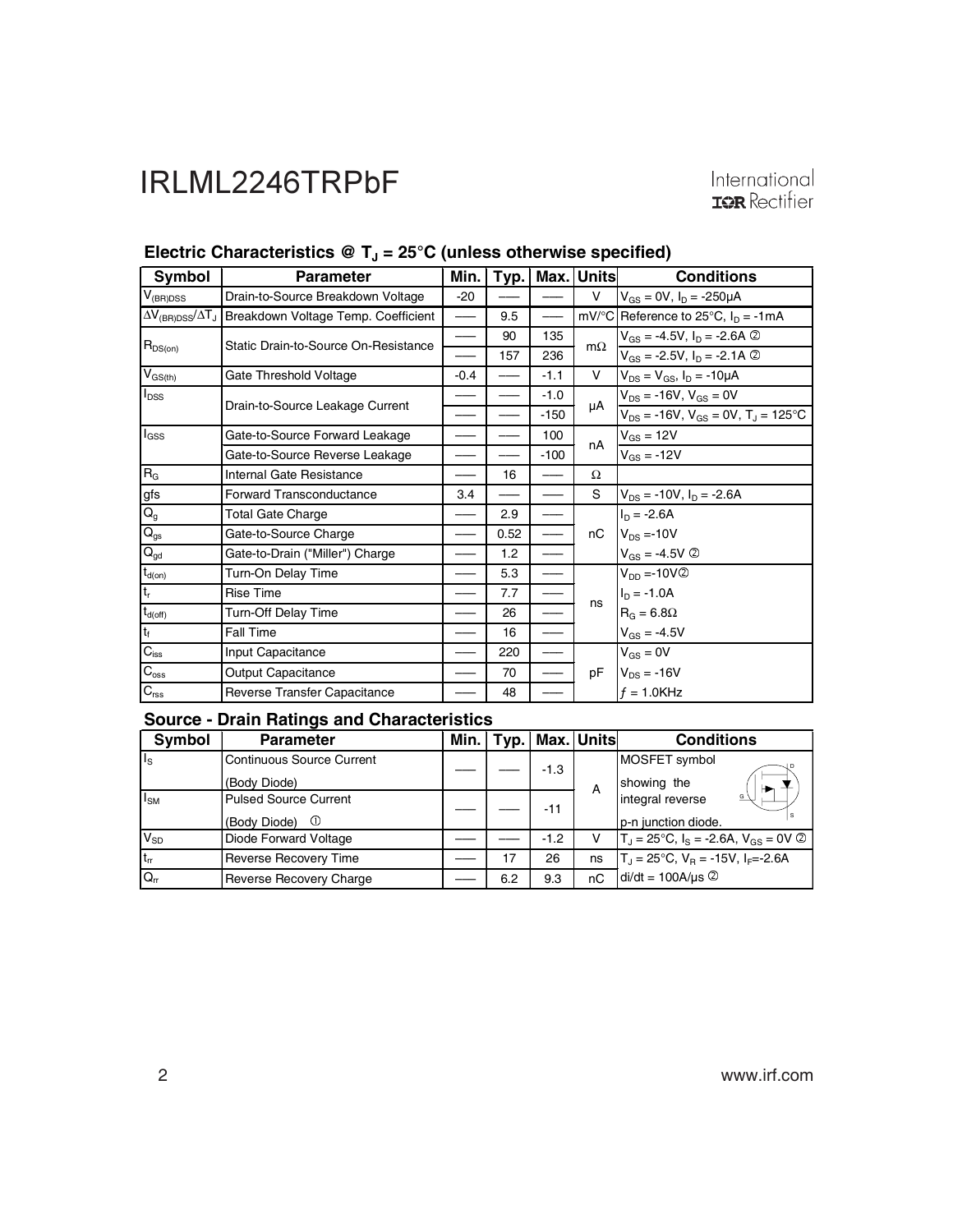







**Fig 4.** Normalized On-Resistance vs. Temperature

www.irf.com 3

International TOR Rectifier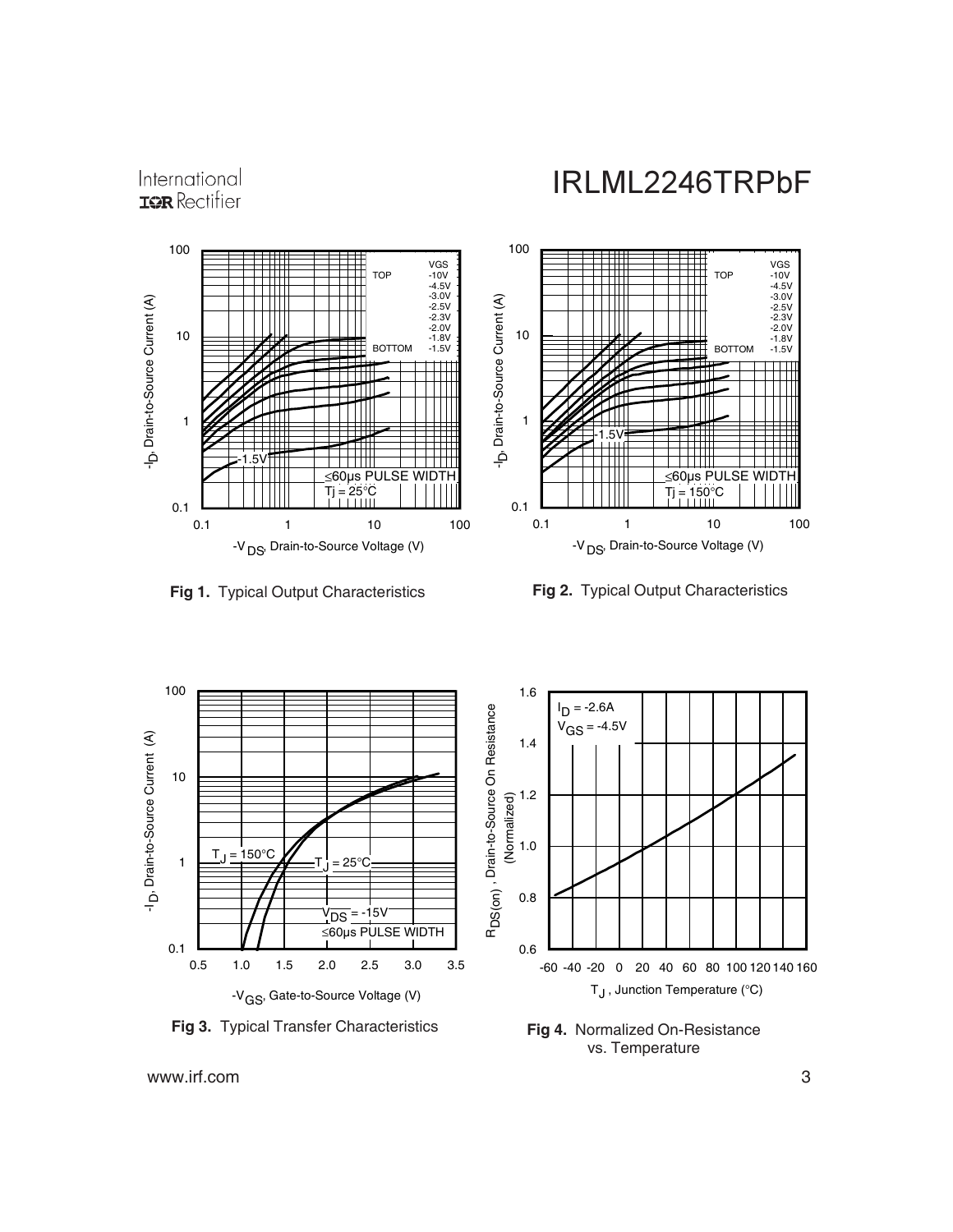

International **IOR** Rectifier

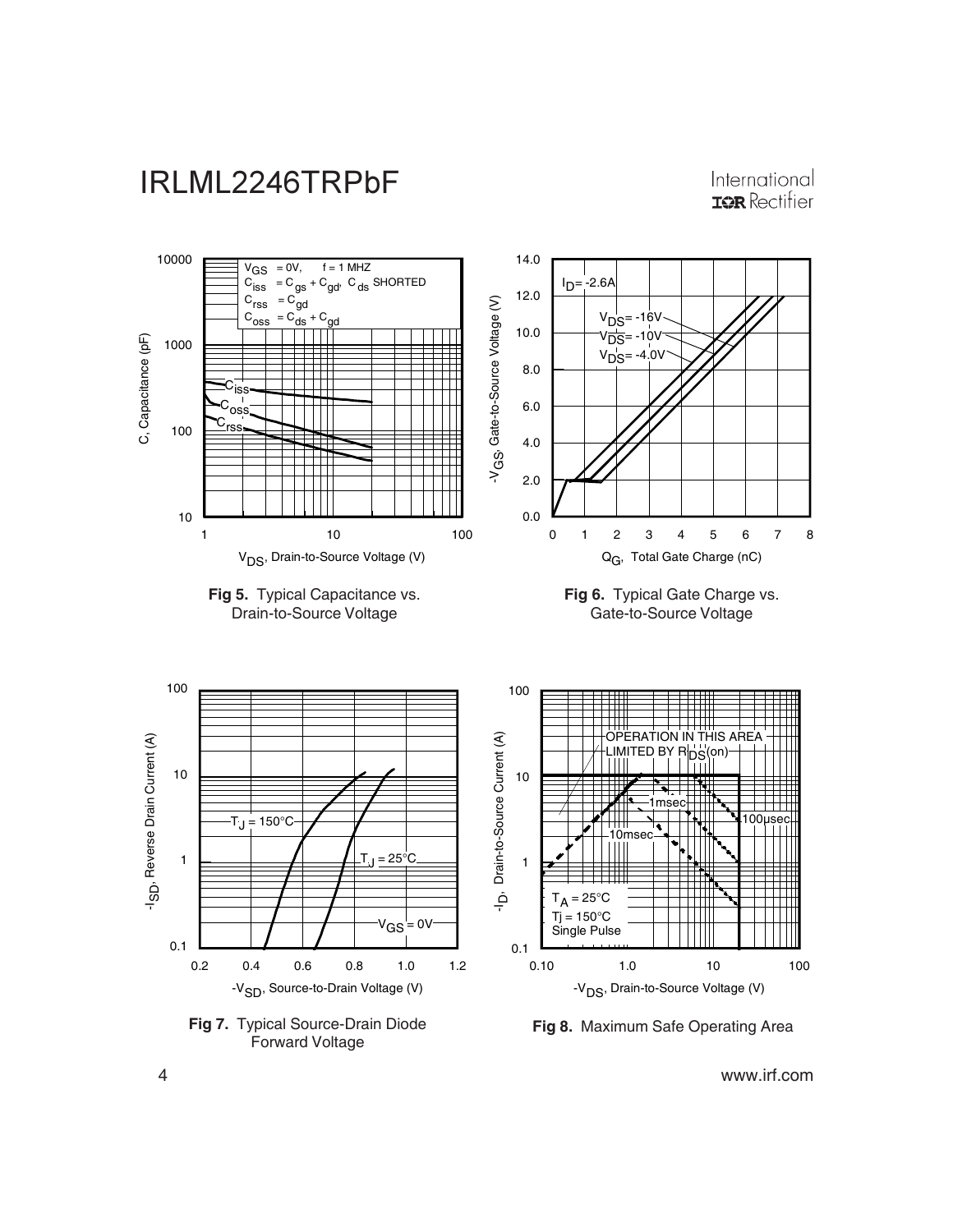







**Fig 10a.** Switching Time Test Circuit



**Fig 10b.** Switching Time Waveforms



**Fig 11.** Typical Effective Transient Thermal Impedance, Junction-to-Ambient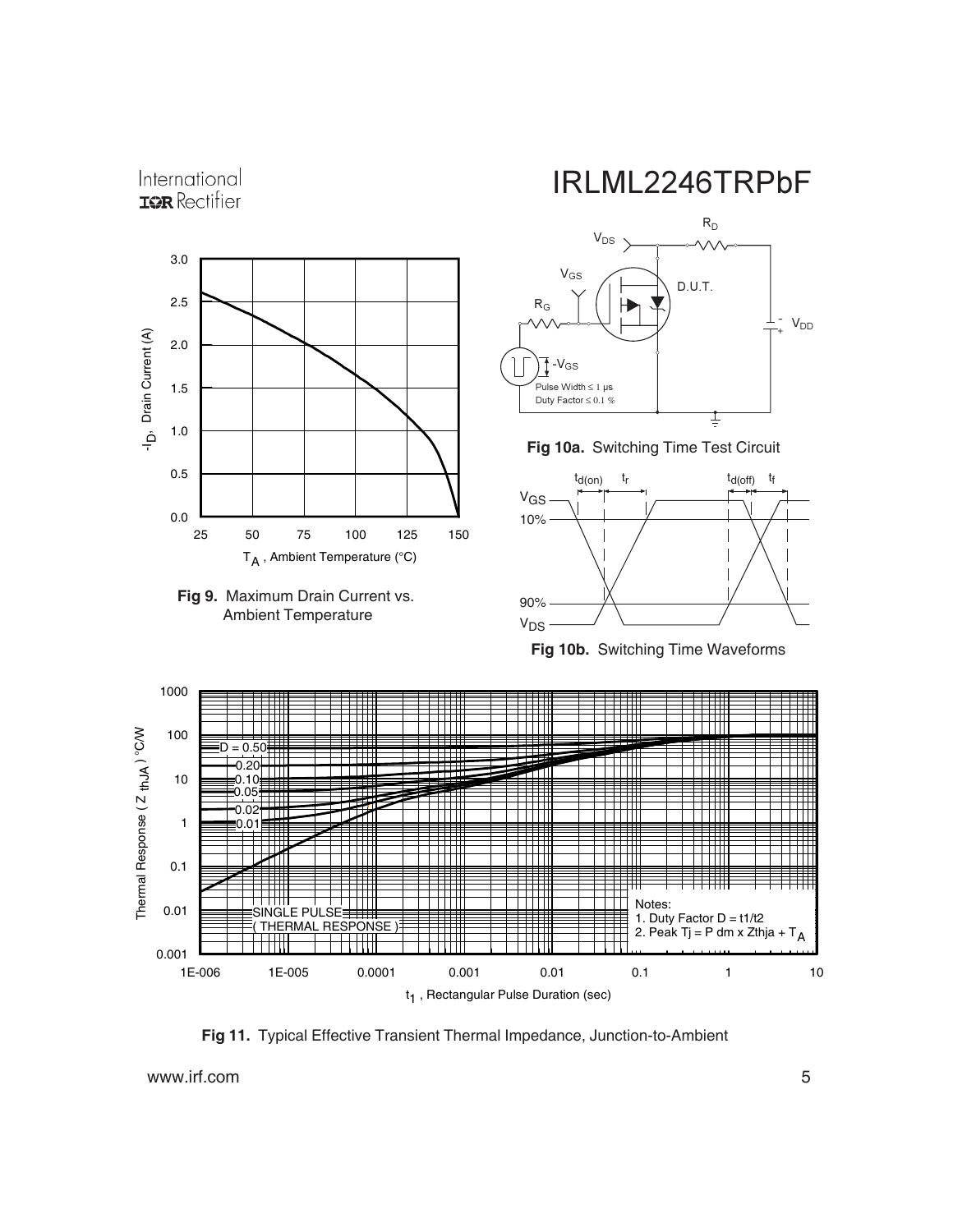#### International **IOR** Rectifier









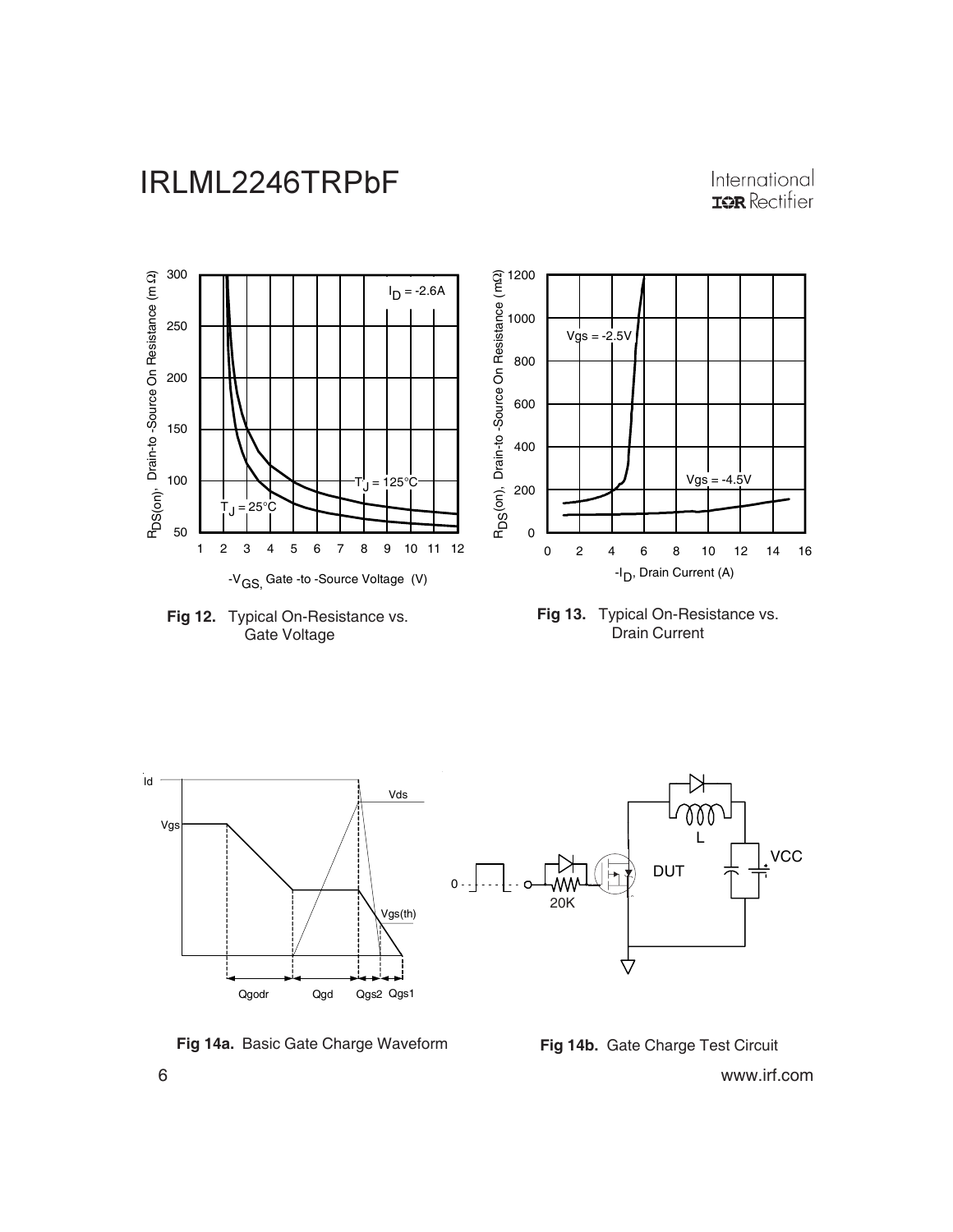





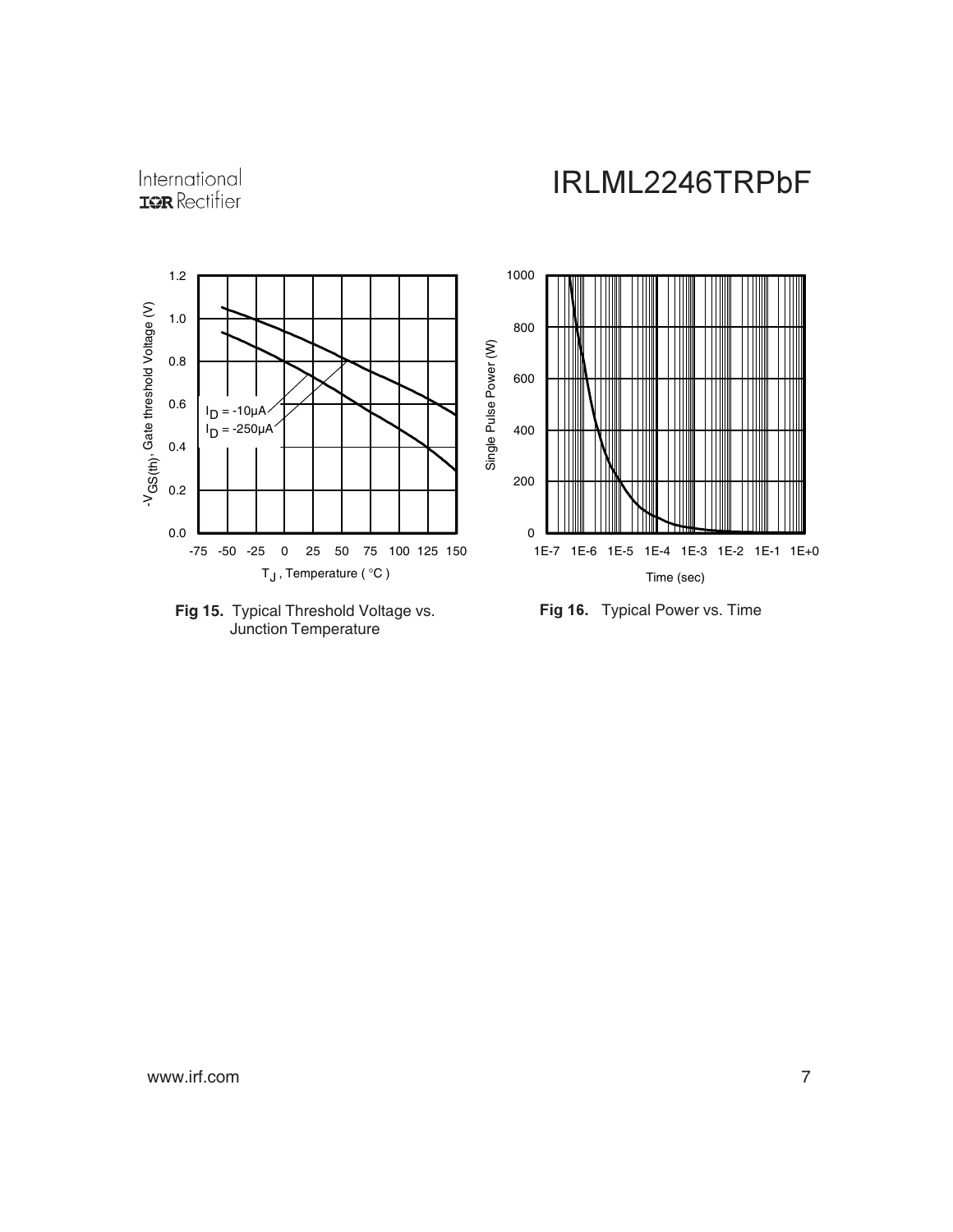#### International **ISR** Rectifier

#### Micro3 (SOT-23) Package Outline

Dimensions are shown in millimeters (inches)



1.900

| <b>DIMENSIONS</b> |                    |            |               |       |  |
|-------------------|--------------------|------------|---------------|-------|--|
| <b>SYMBOL</b>     | <b>MILLIMETERS</b> |            | <b>INCHES</b> |       |  |
|                   | MIN                | MAX        | MIN           | MAX   |  |
| А                 | 0.89               | 1.12       | 0.035         | 0.044 |  |
| A1                | 0.01               | 0.10       | 0.0004        | 0.004 |  |
| A2                | 0.88               | 1.02       | 0.035         | 0.040 |  |
| b                 | 0.30               | 0.50       | 0.012         | 0.020 |  |
| c                 | 0.08               | 0.20       | 0.003         | 0.008 |  |
| D                 | 2.80               | 3.04       | 0.110         | 0.120 |  |
| Е                 | 2.10               | 2.64       | 0.083         | 0.104 |  |
| E <sub>1</sub>    | 1.20               | 1.40       | 0.047         | 0.055 |  |
| e                 | 0.95               | BSC        | 0.037         | BSC.  |  |
| e1                | 1.90               | <b>BSC</b> | 0.075         | BSC   |  |
| L                 | 0.40               | 0.60       | 0.016         | 0.024 |  |
| L1                | 0.54               | REF        | 0.021         | REF   |  |
| L2                | 0.25               | BSC        | 0.010         | BSC   |  |
| ↔                 | 0                  | 8          | ი             | 8     |  |

1. DIMENSIONING & TOLERANCING PER ANSI Y14.5M-1994 2. DIMENSIONS ARE SHOWN IN MILLIMETERS [INCHES]. 3. CONTROLLING DIMENSION: MILLIMETER.<br>4 DATUM PLANE HIS LOCATED AT THE MOLD PARTING LINE. ΑΔΟΛΊΜΗ ΡΑΝΈ Η ISLOCATED AT THE MOLD PARTING LINE<br>ΑΔΟΛΊΜΗ ΡΑΝΈ Η SUCCATED AT THE MOLD PARTING LINE<br>ΑΔΟΛΊΡΙΟΣΟΝ SU AND ET ARE MEASURED AT DATUM PLANE H. DIMENSIONS DOES<br>NOT INCLUDE MOLD PROTRUSIONS OR INTERLEAD FLASH MOLD

Micro3 (SOT-23/TO-236AB) Part Marking Information



Note: For the most current drawing please refer to IR website at: http://www.irf.com/package/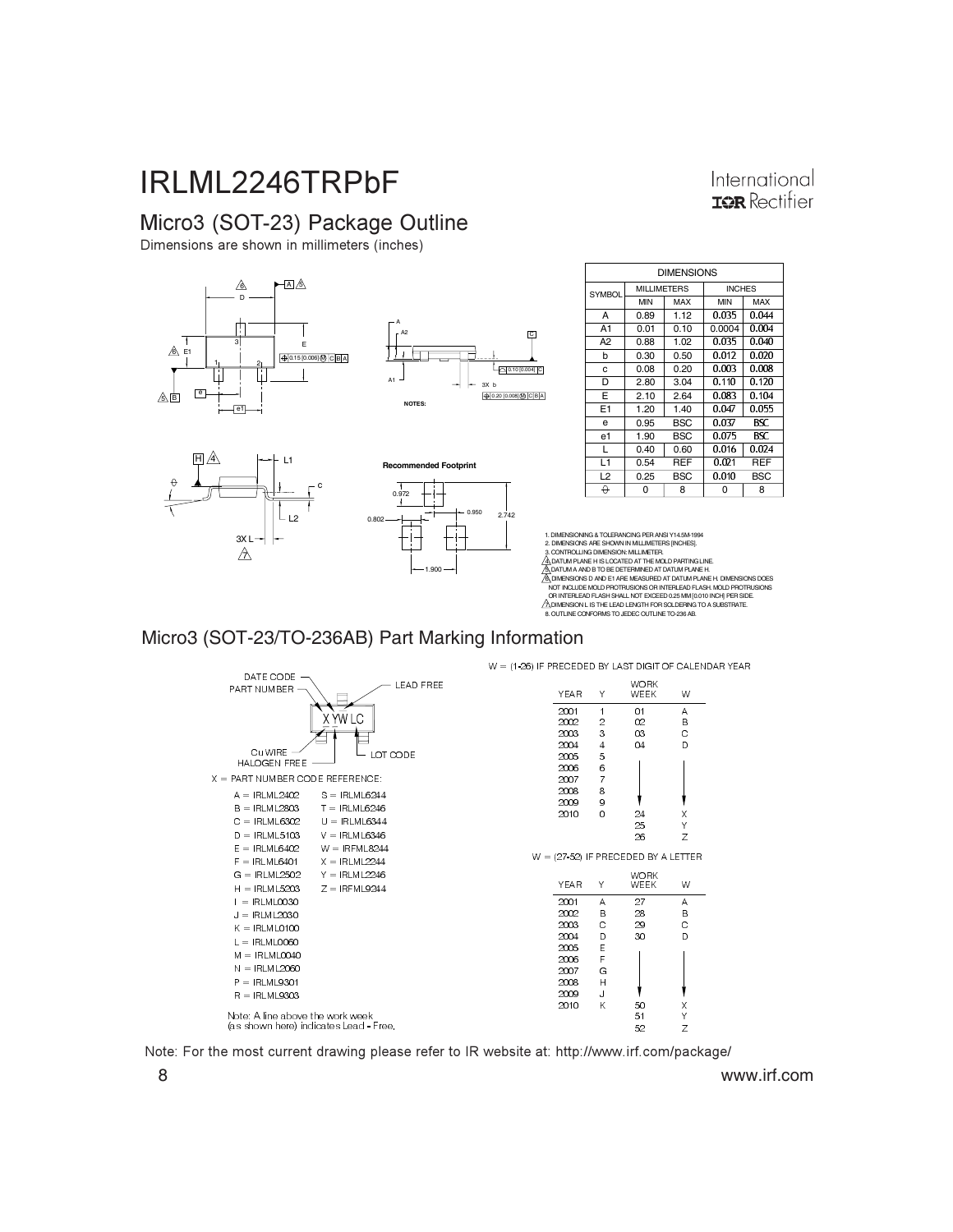International **IQR** Rectifier

#### Micro3™ (SOT-23) Tape & Reel Information

Dimensions are shown in millimeters (inches)



Note: For the most current drawing please refer to IR website at: <u>http://www.irf.com/package/</u>